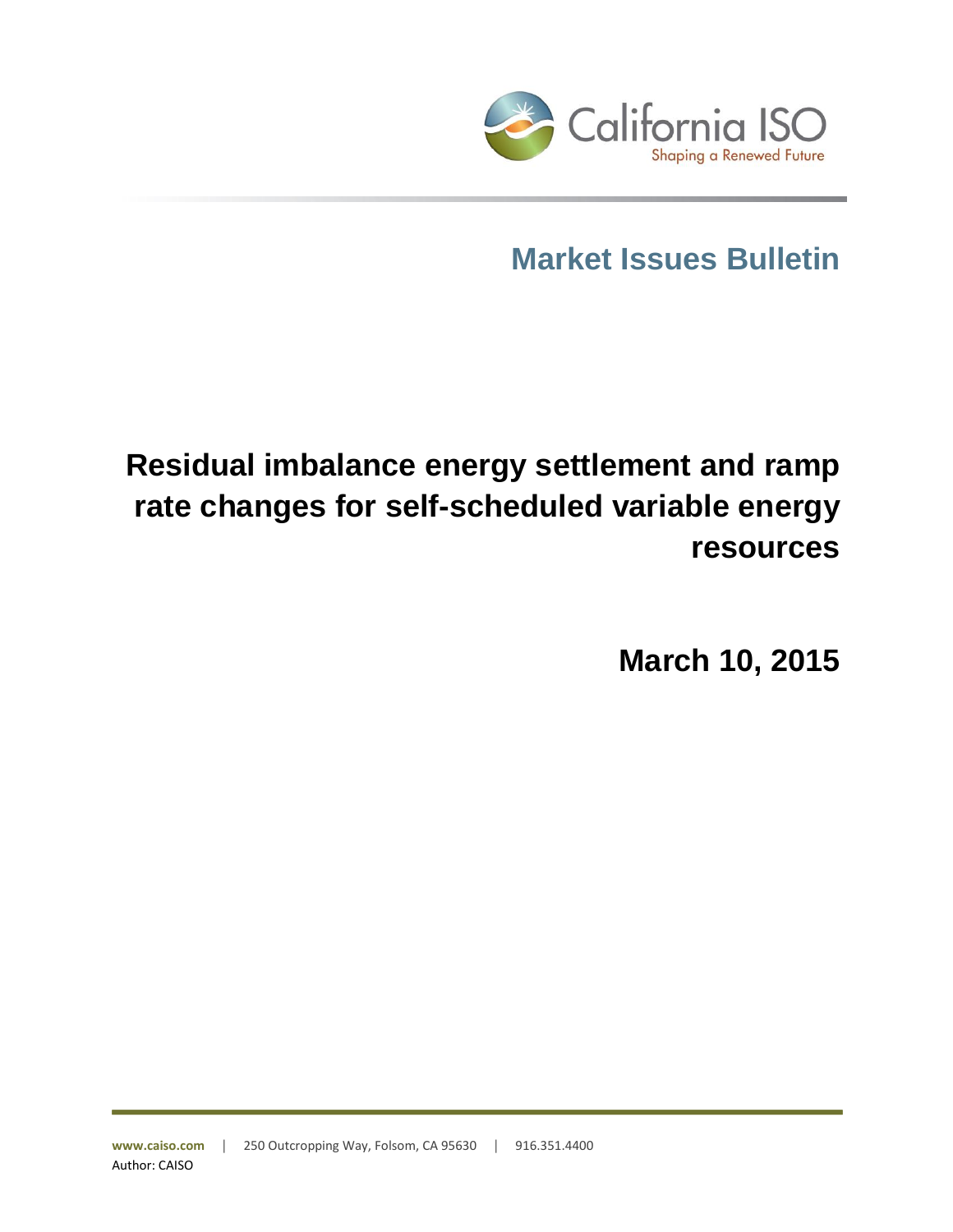

# **Revision History**

| <b>Date</b> | <b>Version</b> | <b>Description</b>                                                                 | <b>Author</b> |
|-------------|----------------|------------------------------------------------------------------------------------|---------------|
| 2015-03-10  | 1.0            | Description of RIE settlement and<br>ramp rate changes for self-<br>scheduled VERs | <b>CAISO</b>  |

*Note: This market issues bulletin is provided for the convenience of the market participant for the purpose of communicating complex and technical information. The market issues bulletin is intended to be consistent with the ISO tariff, however, the ISO is bound to operate in accordance with the tariff in all cases. In the event there is any conflict between this market*  issues bulletin and the ISO tariff, the ISO tariff will control. Any provision of the ISO tariff that *may have been summarized or repeated in this market issues bulletin is provided only to aid in the understanding of this market issues bulletin and in no event shall any of the information in this market issues bulletin be deemed an interpretation of the tariff, or in any way binding. While the ISO endeavors to update the information and analysis in this market issues bulletin and to notify market participants of changes pertinent to this market issues bulletin, it is the responsibility of each market participant to ensure that he or she is using the most recent version of this market issues bulletin that it has not been retired or withdrawn, that the information in the market issues bulletin is current, and to comply with all applicable provisions of the ISO's tariff. The market participant use of this market issues bulletin, and all information contained herein, is at its sole risk.*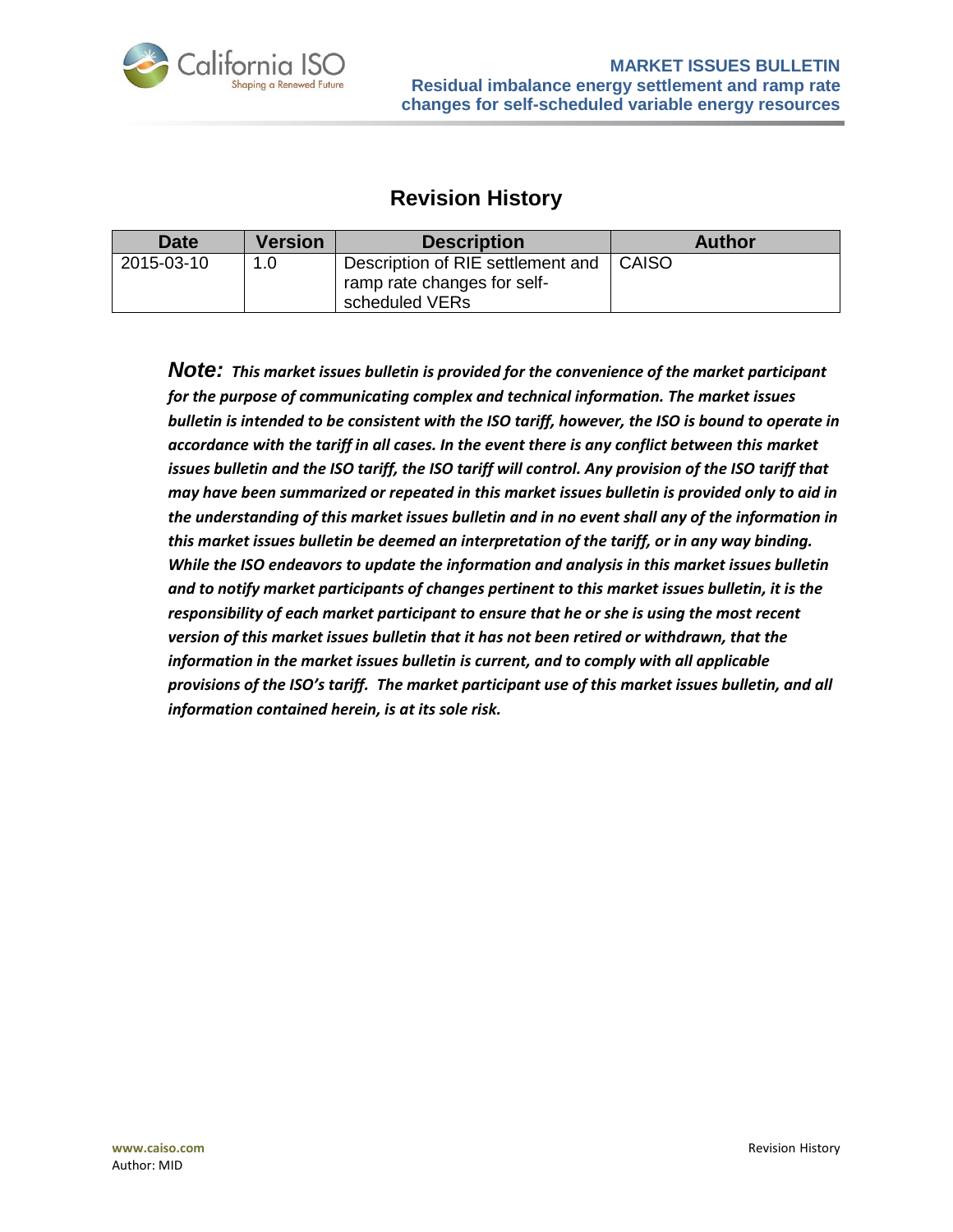

## **Contents**

| ISSUE: RAMP RATES FOR SELF-SCHEDULED VARIABLE ENERGY RESOURCES 10       |
|-------------------------------------------------------------------------|
|                                                                         |
| <b>ISSUE: RIE WITHOUT ENERGY BID NOT SETTLED AT APPLICABLE LMP WHEN</b> |
|                                                                         |
|                                                                         |
|                                                                         |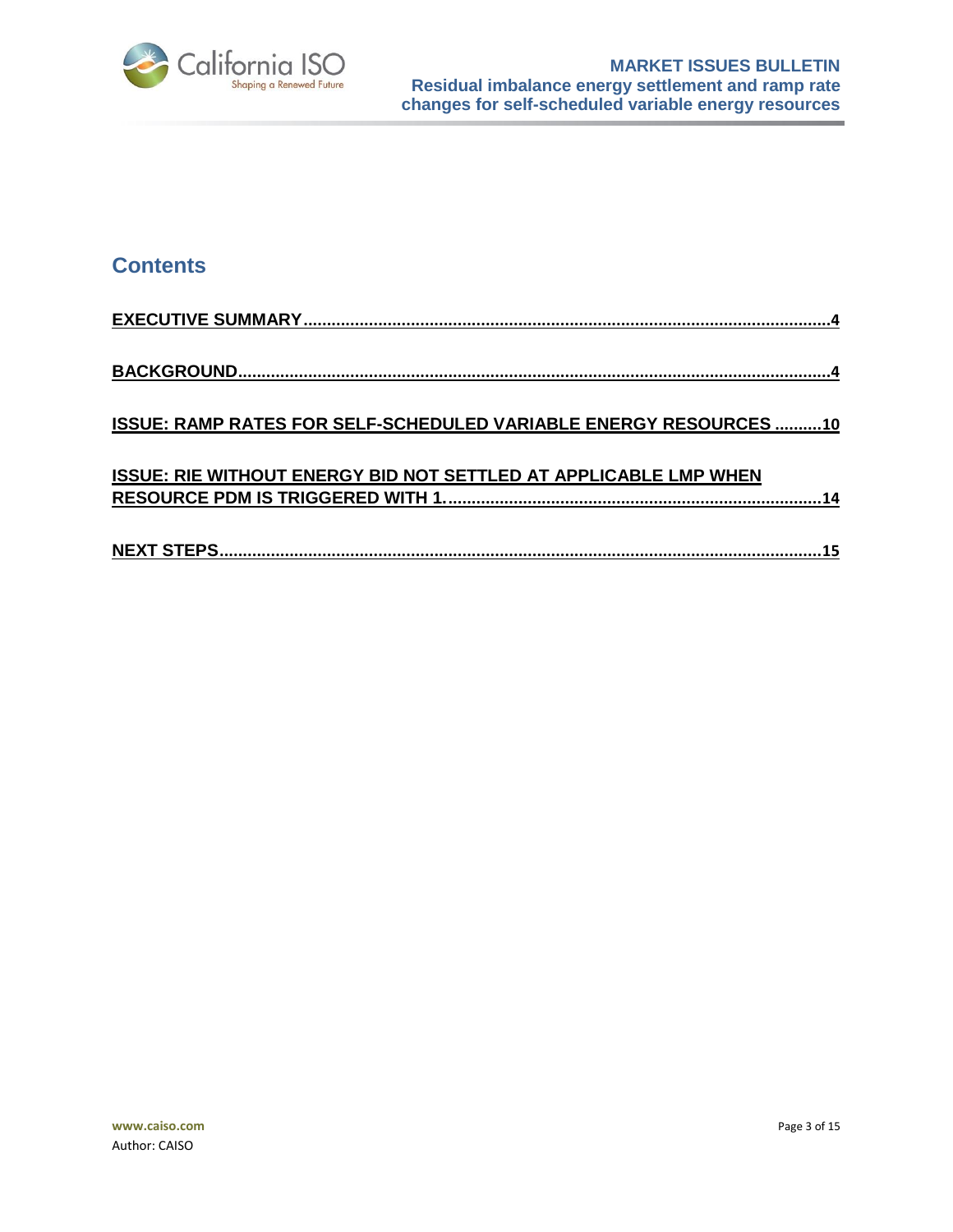

# <span id="page-3-0"></span>**Executive Summary**

This market issues bulletin details the impact of the persistent deviation metric on residual imbalance energy settlement for all resources after May 1, 2014. Additionally, this paper documents the actions the CAISO has and will take under current tariff authority to appropriately account for the ramp rates of self-scheduled variable energy resources.

# <span id="page-3-1"></span>**Background**

In the Bid Cost Recovery Mitigation Measures<sup>1</sup> initiative, the CAISO developed various measures to eliminate any incentive to inflate bid cost recovery payments through adverse strategic market behavior. A key element of this initiative was the persistent deviation metric (PDM), which evaluates whether a resource is deviating from its dispatch in order to inflate real-time bid cost recovery or residual imbalance energy payments. Bid cost recovery (BCR) is the mechanism by which the CAISO ensures resources recover at least their start-up, minimum load, and bid costs when scheduled or dispatched through the ISO markets. There is no bid cost recovery for a resource's self-schedule. Residual imbalance energy (RIE) is the ramping energy that occurs when a unit is ramping up or down to or from a dispatch in the upcoming or previous hour and is settled based on the resource's reference hour bid or the locational marginal price. RIE is not included in BCR.

If triggered, the PDM mitigates a resource's bid energy bid costs that are used for BCR or RIE settlement. The PDM evaluates each 5-minute interval based on threshold criterion described in tariff<sup>2</sup> section 11.17.1.1.

## **Figure 1 Persistent deviation metric formula**

Metered Energy $(t-1)$  – Metered Energy $(t)$ Metered Energy $(t-1)$  – Total Expected Energy $(t)$  – Regulation Energy $(t)$ 

The first threshold condition considers the ratio shown in Figure 1.

l

<sup>1</sup>[http://www.caiso.com/informed/Pages/StakeholderProcesses/CompletedStakeholderProcesses/BidCostRecovery](http://www.caiso.com/informed/Pages/StakeholderProcesses/CompletedStakeholderProcesses/BidCostRecoveryMitigationMeasures.aspx) [MitigationMeasures.aspx](http://www.caiso.com/informed/Pages/StakeholderProcesses/CompletedStakeholderProcesses/BidCostRecoveryMitigationMeasures.aspx)

<sup>&</sup>lt;sup>2</sup>Tariff Section 11.17.1.1 Persistent Deviation Threshold Conditions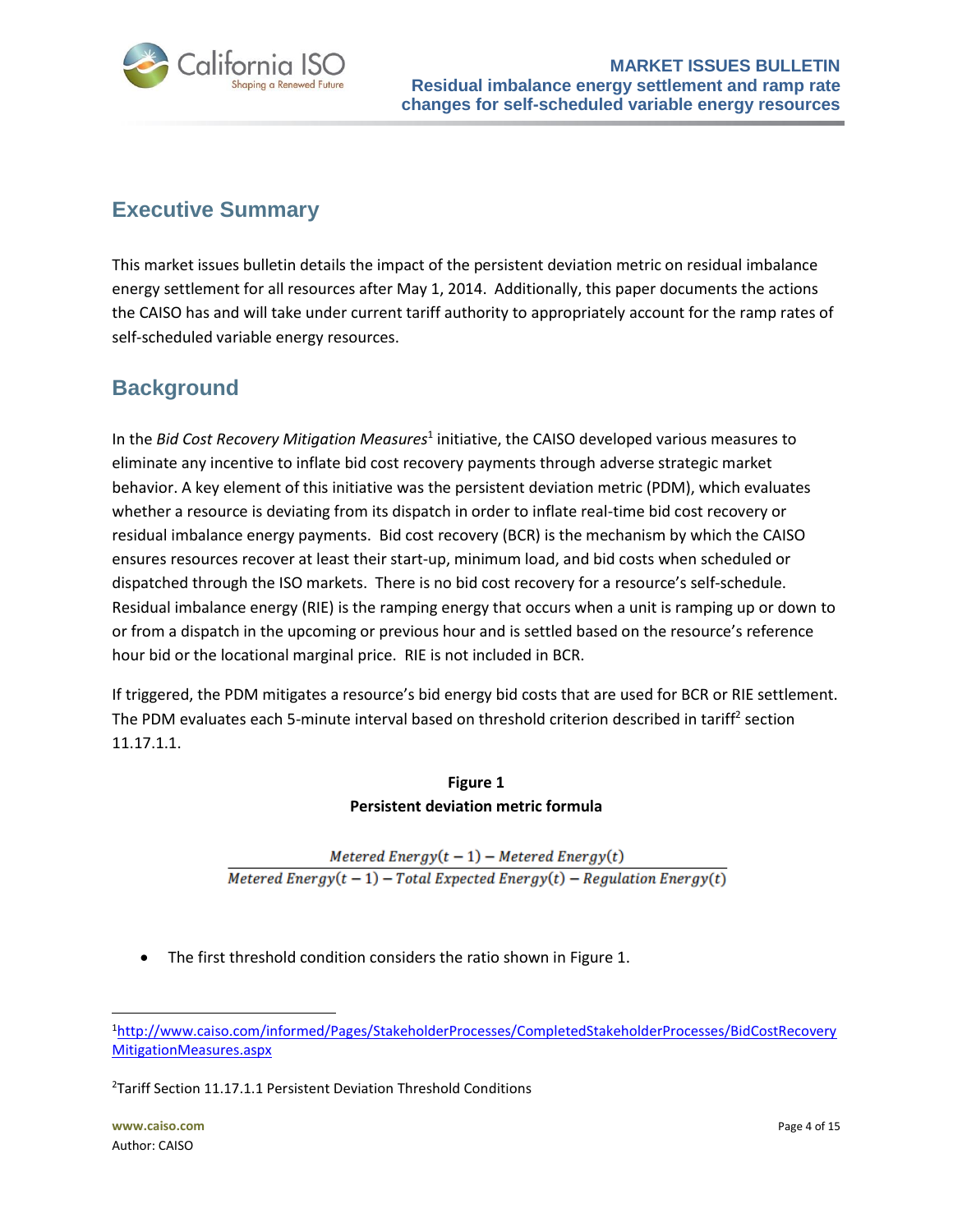

The ratio compares the difference in metered energy in two adjacent 5-minute intervals, *t-1* and *t*, to the difference between metered energy in the first interval, *t-1*, and total expected energy and the regulation energy in the second interval, *t*. The threshold for the ratio is 110% or 90% depending on the incremental or decremental nature of the real-time energy and the ramping direction of the denominator quantity.

• The second threshold condition considers the deviation of the MW corresponding to the metered energy of the current interval, *t*, from the MW corresponding to the total of regulation energy plus the total expected energy. The threshold is 10% of the MW amount the resource can be dispatched at full ramp over the 5-minute interval.

If both thresholds are exceeded, the settlement interval is flagged. If 7 or more 5-minute intervals are flagged over two adjacent hours, the mitigation mechanism will be triggered for the two hours for BCR and RIE energy settlement calculations.

For a resource passing the PDM-based evaluation criterion for a given hour, the bid cost of energy eligible for BCR and RIE settlement is calculated using the energy bid of the reference hour, or the LMP for settlement of RIE if there in no energy bid in the reference hour. For a resource failing the PDMbased evaluation criterion, the bid cost of energy eligible for BCR and RIE settlement is the minimum of the following three values: the resource's default energy bid, the resource's submitted bid as may have been mitigated through local market power mitigation, or the locational marginal price. For RIE, the mitigated bid is the bid, as may have been mitigated through local market power mitigation, of the associated reference hour.

## *Residual imbalance energy settlement*

The current expected energy algorithm is appropriately determining energy due to ramping across hours as RIE. Figure 2 below shows the difference in RIE accounting based on whether or not a bid exists in the reference hour. In the reference hour, the energy from 0 MW to 100 MW is self-scheduled energy and does not have a bid. From 100 MW to 150 MW is energy with a bid. As the resource ramps across hours down from the reference hour, the energy above 100 MW is considered RIE with a bid (based on the reference hour bid) whereas the energy below 100 MW is considered RIE with no bid.<sup>3</sup>

l

 $3$  Some market participants have erroneously considered this energy not associated with a bid as real-time selfscheduled energy, which was replaced by optimal energy without bid with the introduction of the fifteen minute market (FMM) under the ISO's FERC Order No. 764 market design changes. To the contrary, the ISO classified this energy as RIE even before the ISO implemented its FERC Order No. 764 market design changes.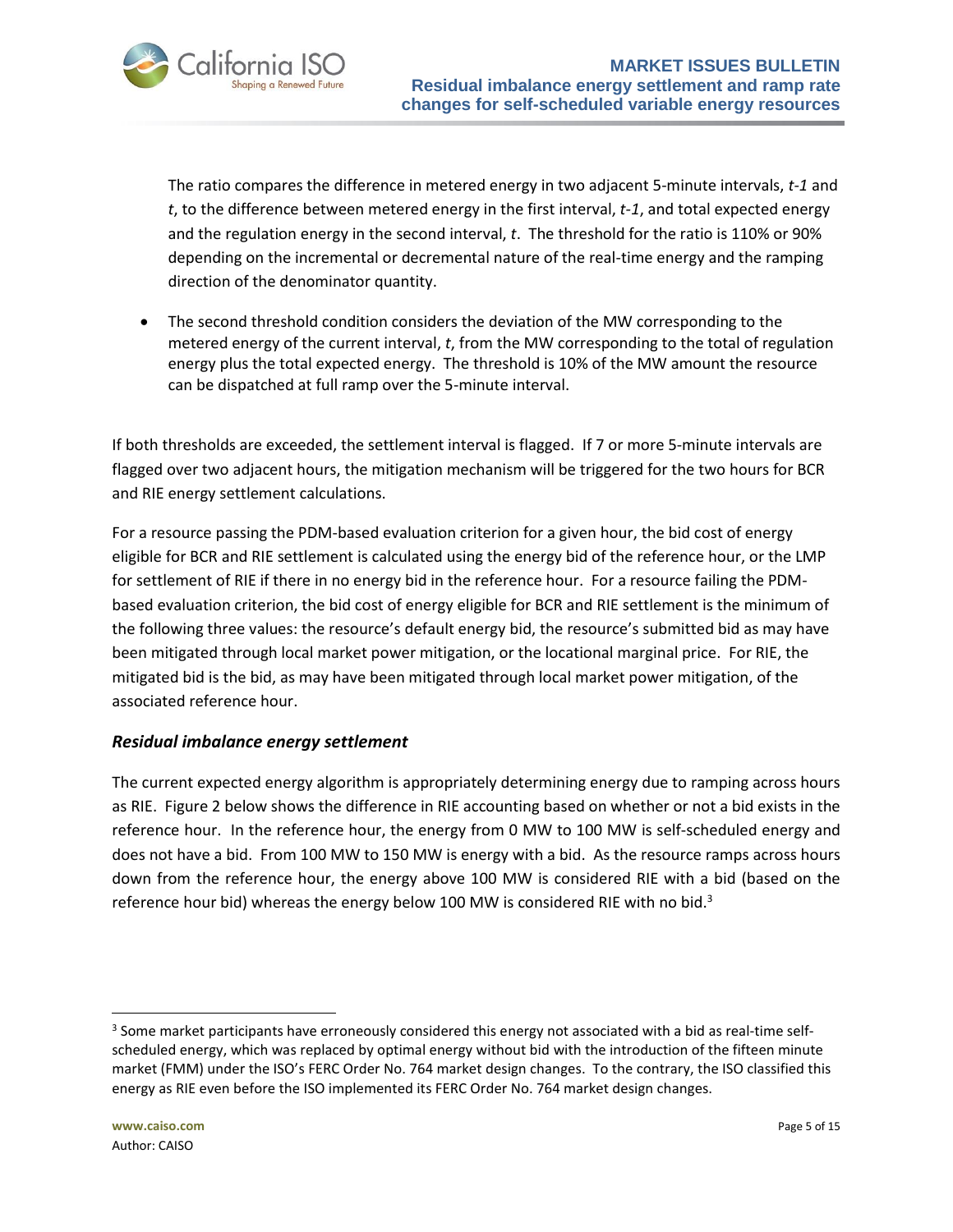





The following tariff provisions specify the settlement of energy that is classified as "Residual Imbalance Energy." Appendix A defines RIE as:

Extra-marginal IIE produced or consumed at the start or end of a Trading Hour outside the hourly schedule-change band and not attributed to Exceptional Dispatch. Residual Imbalance Energy is due to a Dispatch Instruction in the previous Trading Hour or a Dispatch Instruction in the next Trading Hour. Residual Imbalance Energy may overlap only with Day-Ahead Scheduled Energy. Residual Imbalance Energy does not apply to Non-Dynamic System Resources (including Resource-Specific System Resources). Residual Imbalance Energy is settled as bid, based on the Real-Time Energy Bid of the reference hour, as described in Section 11.5.5 and it is not included in BCR as described in Section 11.8.4.

Section 11.5.5 states that:

## **11.5.5 Settlement Amount for Residual Imbalance Energy**

For each Settlement Interval, Residual Imbalance Energy settlement amounts shall be the product of the MWh of Residual Imbalance Energy for that Settlement Interval and the Bid, as mitigated pursuant to Section 39.7 that led to the Residual Imbalance Energy from the relevant Dispatch Interval in which the resource was dispatched, subject to additional rules specified in this section below and in Section 11.17. The relevant Dispatch Interval and Bid that led to the Residual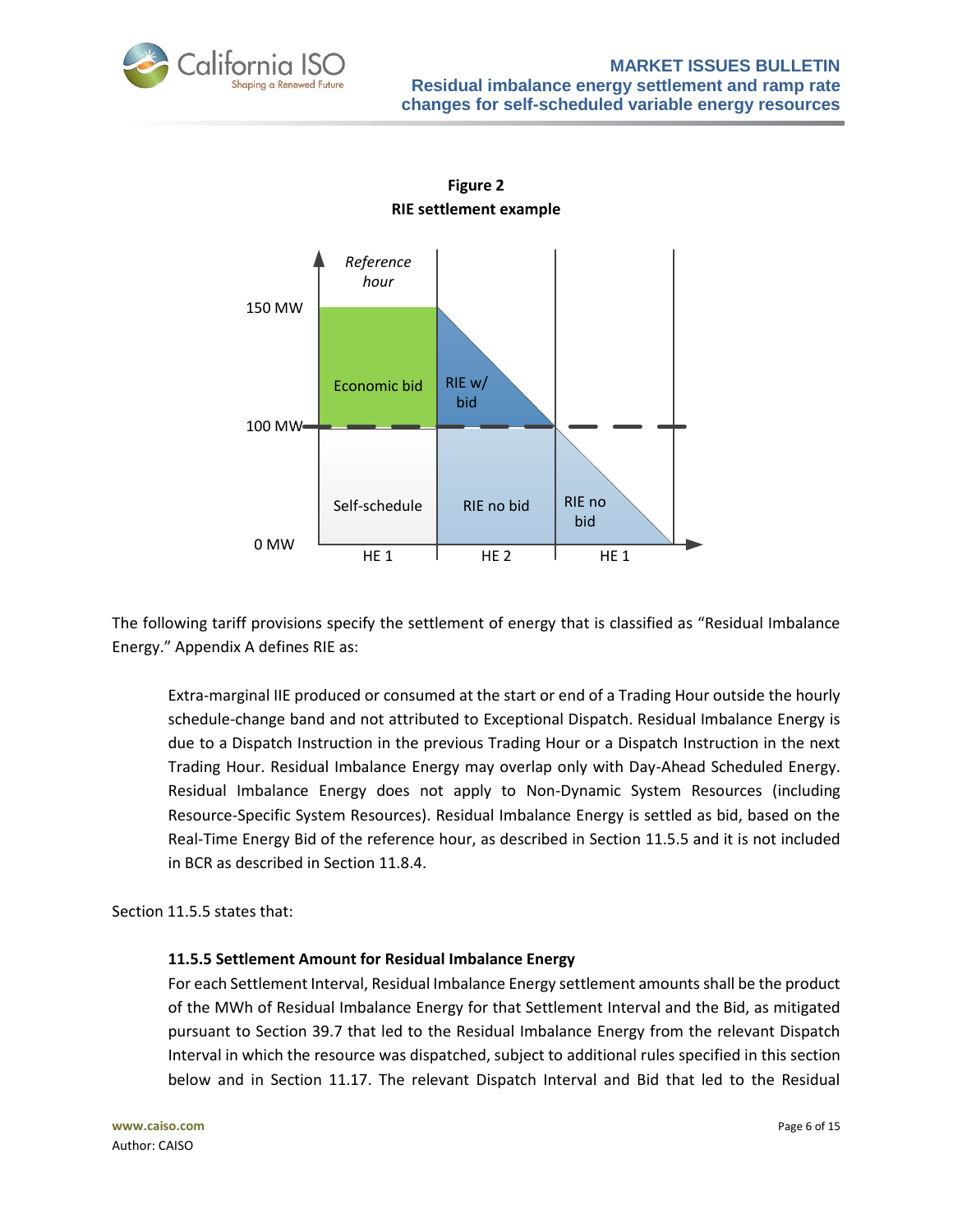

Imbalance Energy may occur prior or subsequent to the interval in which the relevant Residual Imbalance Energy occurs and can be contiguous, or not, with the applicable Trading Hour in which the relevant Residual Imbalance Energy Settlement Interval occurs. For MSS Operators the Settlement for Residual Imbalance Energy is conducted in the same manner, regardless of any MSS elections (net/gross Settlement, Load following or opt-in/opt-out of RUC). When a Scheduling Coordinator increases the Minimum Load amount for a resource through SLIC, for the Settlement Interval(s) during which the affected resource is ramping up towards or ramping down from such a Minimum Load change, the Residual Imbalance Energy for the applicable Settlement Interval(s) will be re-classified as Derate Energy and will be paid at the applicable RTD Locational Marginal Price.

This tariff provision indicates that the settlement of RIE is settled based on the bid that drove the RIE from a preceding or subsequent trading hour, except that if the resource is deemed to be persistently deviating pursuant to the rules in Section 11.17, as specified in Section 11.17.1.2.2, will be cost based settlements.<sup>4</sup> Section 11.17 provides the conditions under which the resource will be deemed to have deviated persistently and specifies that this determination will be based on the application of the Persistent Deviation Metric for four different cases, as specified therein. Each case specifies decreasing bandwidths of permissible deviations beyond which trigger a flag for the applicable settlement interval that designates the interval as having exceeded the threshold. Section 11.17.1.1.1, addresses the first case for which a flag will trigger for the interval if, among other things specified therein, "the Metered Energy, less Regulation Energy, less the Expected Energy in that Settlement Interval (t) is greater than ten (10) percent of the amount the resource can be Dispatched at full ramp over the Settlement Interval (t) and the Persistent Deviation Metric is greater than one hundred and ten (110) percent." Each case has the same condition with different threshold amounts. This requires that the CAISO flag the interval based on the application of the persistent deviation metric based on a measure of the "amount the resource can be Dispatched at full ramp over the Settlement Interval."

The tariff further specifies that the settlement of Residual Imbalance Energy will vary based on whether or not the resource submitted an economic bid or not. These long standing tariff provisions in Section 34.17.4 and 34.17.5 precede the Spring 2014 release and were not modified with the adoption of the new settlement rules for residual imbalance energy on May 1, 2014. Section 34.17. 4 and 34.17.5 state:

 $\overline{a}$ 

<sup>4</sup> Specifically Section 11.17.1.2.3 states: "… Residual Imbalance Energy above the Day-Ahead Scheduled Energy will be based on the lesser of the applicable Default Energy Bid price, the relevant Energy Bid Price, as mitigated, or the applicable RTD Locational Marginal Price, and (ii) Residual Imbalance Energy below the Day-Ahead Scheduled Energy will be based on the greater of the applicable Default Energy Bid price, the relevant Energy Bid Price, or the applicable RTD Locational Marginal Price. Residual Imbalance Energy as specified in Section 11.5.5 (i) for Residual Imbalance Energy above the Day-Ahead Scheduled Energy will be based on the lesser of the applicable Default Energy Bid price, the relevant Energy Bid Price, as mitigated, or the applicable RTD Locational Marginal Price, and (ii) Residual Imbalance Energy below the Day-Ahead Scheduled Energy will be based on the greater of the applicable Default Energy Bid price, the relevant Energy Bid Price, or the applicable RTD Locational Marginal Price."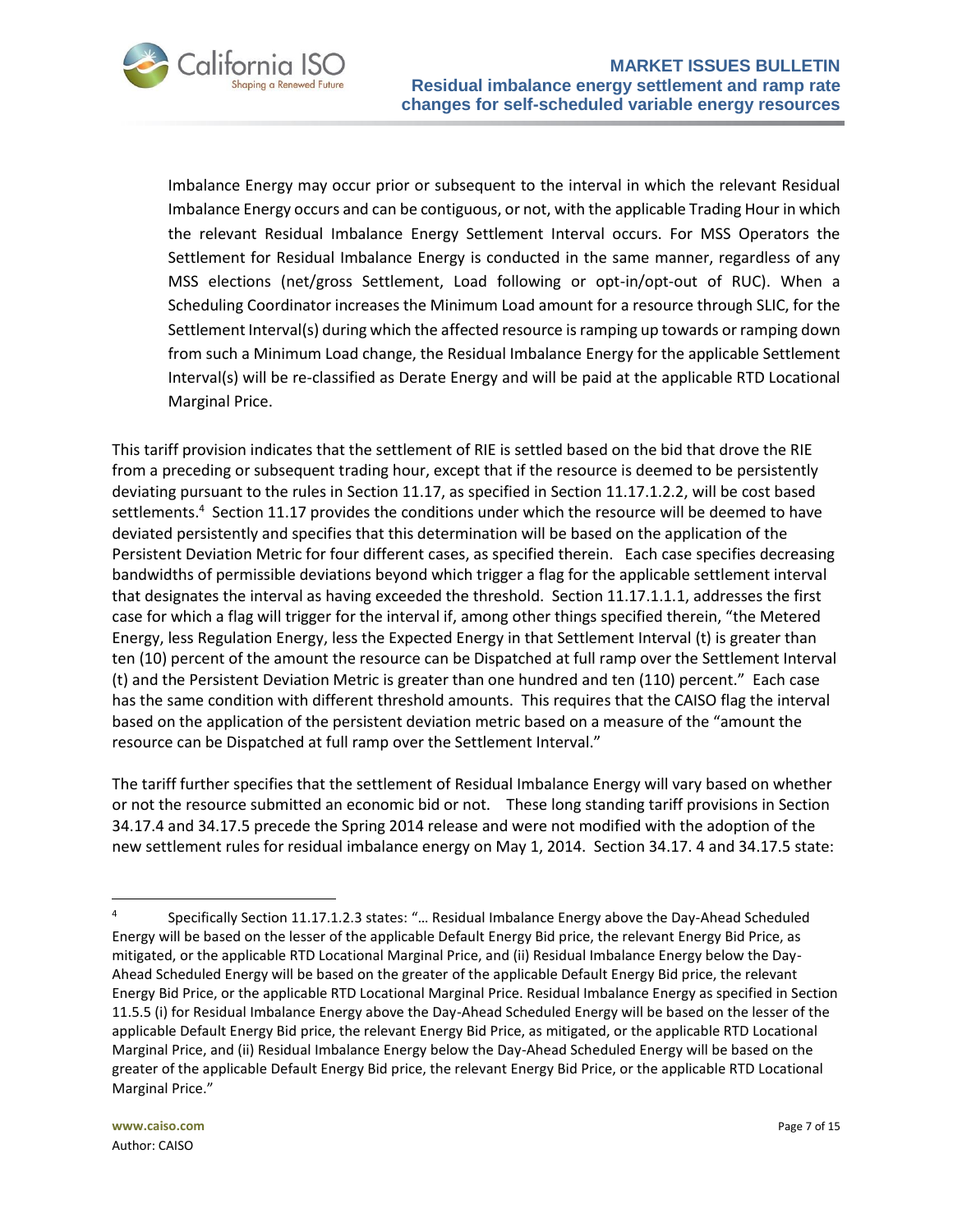



#### 34.17.4 Inter-Hour Dispatch Of Resources With Real-Time Energy Bids

Dispatch Instructions associated with the ramp between the Real-Time Market Bid in one hour and the Real-Time Market Bid in the immediately succeeding Trading Hour shall be determined optimally by the SCED if the CAISO has Bids for either or both relevant Operating Hours. For any Operating Hour(s) for which Bids have been submitted Dispatch Instructions will be optimized such that the Dispatch Operating Point is within the Bid range(s). For any Operating Hour without submitted Bids, Dispatch Instructions will be optimized such that the Dispatch Operating Point conforms to the Schedule within the Operating Hour. Energy resulting from the Standard Ramp shall be deemed Standard Ramping Energy and will be settled in accordance with Section 11.5.1. Energy resulting from any ramp extending beyond the Standard Ramp will be deemed Ramping Energy Deviation and will be settled in accordance with Section 11.5.1. Energy delivered or consumed as a result of CAISO Dispatch of a resource's Energy Bid in one Operating Hour to a Dispatch Operating Point such that the resource cannot return to its successive Operating Hour Schedule or to an infra-marginal operating point by the beginning of the next Operating Hour is Residual Imbalance Energy and shall be settled as Instructed Imbalance Energy as provided for in Section 11.5.1 and also may be eligible for recovery of its applicable Energy Bid Costs in accordance with Section 11.8. Similarly, Energy delivered or consumed as a result of CAISO Dispatch of a resource's Energy Bid in a future Operating Hour to a Dispatch Operating Point different from its current Operating Point prior to the end of the current Operating Hour is also considered Residual Imbalance Energy and shall be settled as Instructed Imbalance Energy as provided for in Section 11.5.1 and also may be eligible for recovery of its applicable Energy Bid Costs in accordance with Section 11.8. When Ramping Energy Deviation and Residual Imbalance Energy coexist within a given Dispatch Interval, the Ramping Energy Deviation shall be the portion of Instructed Imbalance Energy that is produced or consumed within the Schedule-change band defined by the accepted RTM Bids of the two consecutive Settlement Periods; the Residual Imbalance Energy shall be the portion of Instructed Imbalance Energy that is produced or consumed outside the Schedule-change band.

34.17.5 Inter-Hour Resources Dispatch Without Real-Time Energy Bids

Dispatch Instructions shall be issued for each Dispatch Interval as needed to prescribe the ramp between a resource's accepted Self-Schedule in one Trading Hour and its accepted Self-Schedule in the immediately succeeding Trading Hour. Such Dispatch Instructions shall be based on the lesser of: (1) the applicable Operational Ramp Rate as provided for in Section 30.7.7 and (2) the Ramp Rate associated with the Standard Ramp. The Dispatch Instructions for Ramping of Generating Units without Real-Time Energy Bids in both Operating Hours shall ramp the resource between hourly Schedules symmetrically to the extent possible subject to the Regulation Ramping limitations across hourly boundaries in twenty (20) to sixty (60) minutes assuming Congestion can be resolved utilizing Economic Bids. The minimum twenty (20)-minute ramp is required for smooth hourly Schedule changes and is consistent with Intertie scheduling agreements between Balancing Authority Areas. Energy resulting from the Standard Ramp shall be deemed Standard Ramping Energy and will be settled in accordance with Section 11.5.1.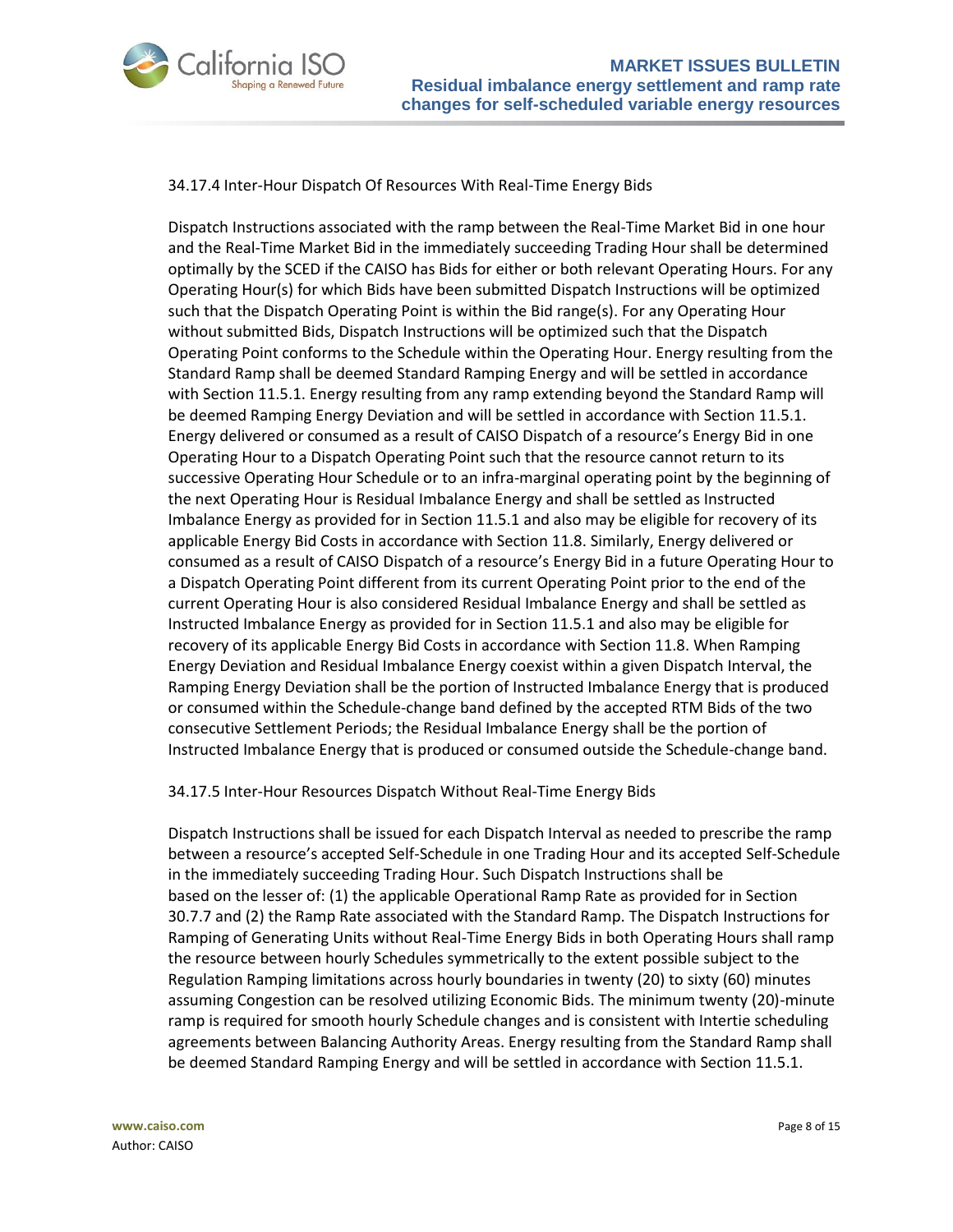

Energy resulting from any ramp extending beyond the Standard Ramp will be deemed Ramping Energy Deviation and will be settled in accordance with Section 11.5.1.

These two sections are intended to address two scenarios where in one case the resource has submitted an economic bid (Section 34.17.4) by referring to resources with "Energy Bids" and the second case in which the resource either has submitted no bid at all or a self-schedule (34.17.5) by re-offerring resources to the day-ahead schedule position without real-time energy bids. These two sections further instruct that the settlement in the first case were the resource has an economic bid will be as specified in Section 11.5.1 which then points to settlement of residual based on 11.5.5. But section 34.17.5 specifies that resources without energy bids will be settled differently but also as specified in Section 11.5.1. The application of these rules did not change with the changes adopted in Spring 2014 release and the CAISO continued to settle Residual Imbalance Energy without an energy bid (either no bid at all or self-scheduled) at the applicable Locational Marginal Price as all Imbalance Energy is settled under Section 11.5.1. Some market participants have asserted that the CAISO used to classify this energy as Real-time Time Self-Scheduled Energy and with Spring 2014 release commenced settling these amounts as Residual Imbalance Energy. That is incorrect. The CAISO did not change the classification of Residual Imbalance Energy with spring release and the replacement of the Real-Time Self-Scheduled Energy category by optimal energy without bid did not alter the classification or definition of Residual Imbalance Energy.

Because market participants can actually submit economic bids, real-time energy self schedules that can be different from the day-ahead schedules, and a combination of economic bids and energy self schedules, the energy classifications and their settlement rules for residual energy and ramping energy deviation are further defined and clarified in the Business Practice Manual for Market Operations Appendix which states that:<sup>5</sup>

| Ramping Energy  | IIE produced or consumed due to deviation from the standard ramp because of ramp        |
|-----------------|-----------------------------------------------------------------------------------------|
| Deviation (RED) | constraints, Start-Up, or Shut-Down. RED may overlap with SRE, and both SRE and         |
|                 | RED may overlap with DASE, but with no other IIE subtype. RED may be composed of        |
|                 | two parts: a) the part that overlaps with SRE whenever the DOP crosses the SRE          |
|                 | region; and b) the part that does not overlap with SRE. The latter part of RED consists |
|                 | only of extra-marginal IIE contained within the hourly schedule change band and not     |
|                 | attributed to Exceptional Dispatch or derates. RED does not apply to Non-Dynamic        |
|                 | System Resources (including Resource-Specific System Resources). RED is                 |
|                 | paid/charged the Real-Time LMP as reflected in Section 11.5.1 of the CAISO Tariff       |
|                 | and it is included in BCR only for market revenue calculations as reflected in Section  |
|                 | 11.8.1.4.5 of the CAISO Tariff.                                                         |
|                 |                                                                                         |

<sup>5</sup> The formula and graphs are also in the appendix to describe the classification of expected energy.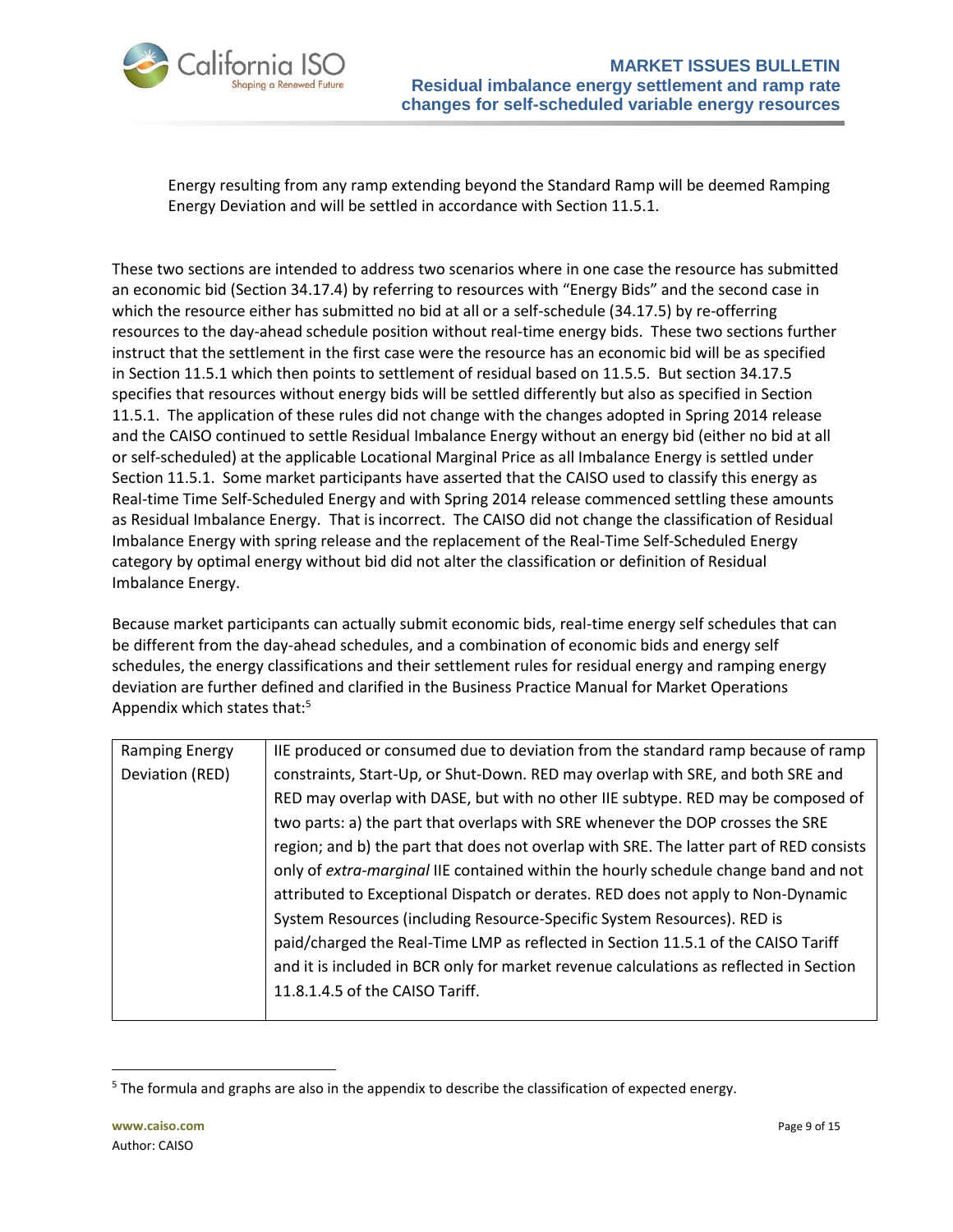

| Residual Imbalance | Extra-marginal IIE produced or consumed at the start or end of a Trading Hour           |  |  |
|--------------------|-----------------------------------------------------------------------------------------|--|--|
| Energy (RIE)       | outside the hourly schedule-change band and not attributed to Exceptional Dispatch.     |  |  |
|                    | RIE is due to a Dispatch Instruction in the Trading Hour before the current Trading     |  |  |
|                    | Hour or a Dispatch Instruction in the Trading Hour after the current Trading Hour. RIE  |  |  |
|                    | may overlap only with DASE. RIE does not apply to Non-Dynamic System Resources          |  |  |
|                    | (including Resource-Specific System Resources.) RIE is settled as bid, based on the RT  |  |  |
|                    | Energy Bid of the <i>reference hour</i> , or at the Real-Time LMP if there is no Bid as |  |  |
|                    | reflected in Section 11.5.1 of the CAISO Tariff, and it is not included in BCR as       |  |  |
|                    | reflected in Section 11.8.4 of the CAISO Tariff. The reference hour is 1) the Trading   |  |  |
|                    | Hour before the current trading hour that causes the residual energy, if RIE occurs at  |  |  |
|                    | the start of a Trading Hour, or 2) the Trading Hour after the current trading hour that |  |  |
|                    | causes the residual energy, if RIE occurs at the end of a Trading Hour.                 |  |  |
|                    |                                                                                         |  |  |

In the definition for residual energy, it states that "RIE is settled as bid, based on the RT Energy Bid of the reference hour, or at the Real-Time LMP if there is no Bid as reflected in Section 11.5.1 of the CAISO Tariff, and it is not included in BCR as reflected in Section 11.8.4 of the CAISO Tariff."<sup>6</sup> Section 11.5.1 of the CAISO tariff further divides RIE settlement into the fifteen minute market and real-time dispatch market. Only the real-time dispatch LMP applies because deviations due to ramping is calculated on a 5 minute basis. Therefore, RIE with a bid is settled on the reference hour bid and RIE with no bid therein is settled at the real-time dispatch LMP of the current interval.

One change that came with the Spring 2014 release did, however, alter the settlement of RIE. Consistent with the new section 11.17 the CAISO commenced the application of the persistent deviation metric and changed the settlement of RIE in all cases – whether it has or does not have an Economic bid. Therefore, for intervals that are deemed to fail the thresholds specified in Section 11.17, the CAISO settles RIE not based on the reference bid or the applicable LMP, but rather based on the resource's Default Energy Bid price, its Energy Bid Price, or the applicable RTD Locational Marginal Price, as applicable.

# <span id="page-9-0"></span>**Issue: ramp rates for self-scheduled variable energy resources**

As discussed above, the calculation of the PDM depends in part on an evaluation of the resource's ramping capability and its performance to ensure that it is not deviating from dispatch in order to inflate BCR or RIE payments. After the implementation of Spring 2014 release, market participants raised concerns regarding the application of the PDM through the settlement disputes process. The complaint is that their delivered energy from VERs are paid as zero instead of LMP due to the PDM application. Market

 $6$  CAISO, Market Operations Business Practice Manual, Attachment C: Expected Energy Calculation, page C-3 to C-4.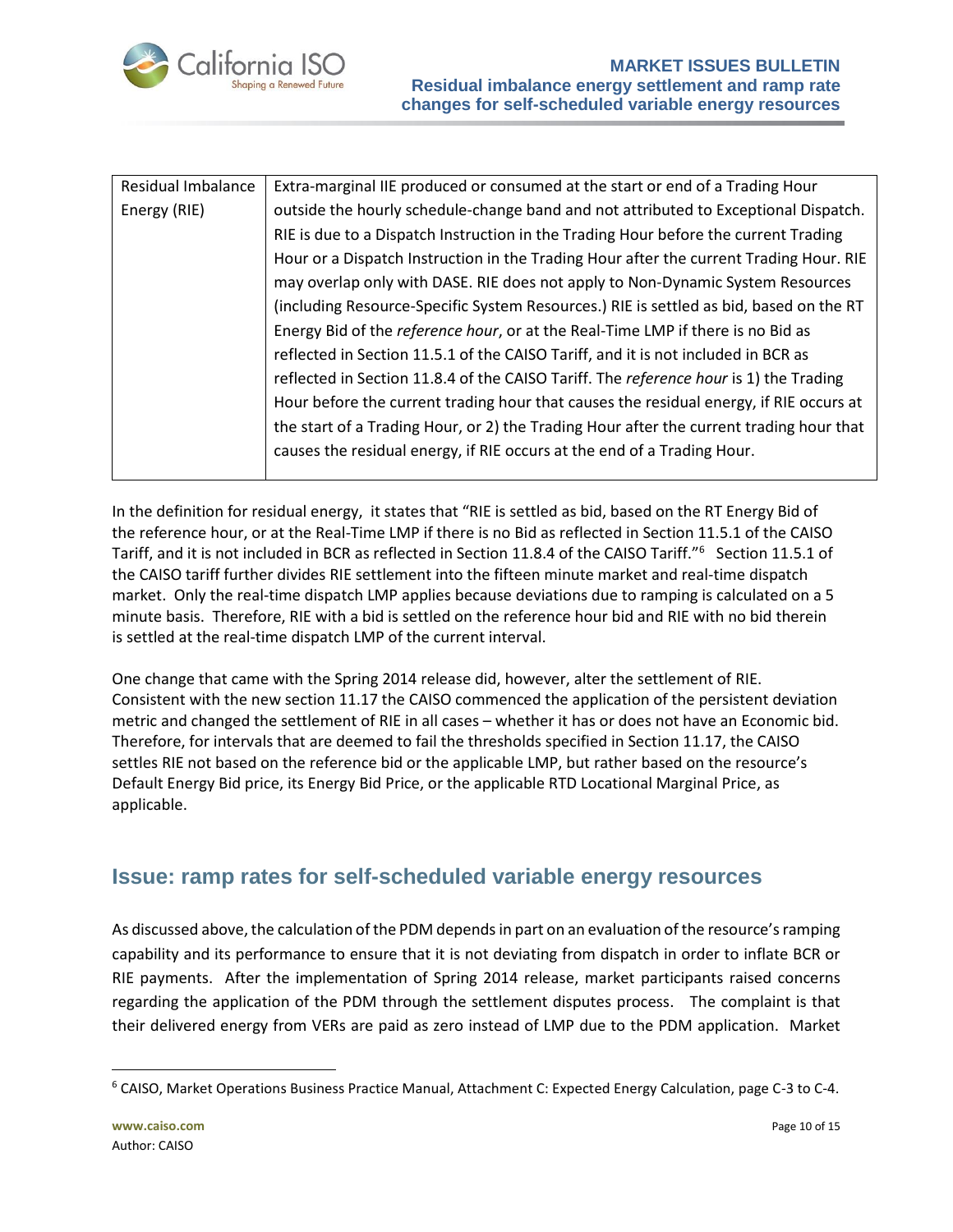

Particiants submitted the dispute on 05/27/2014 claiming that they see this issue starting from Trade Date 05/01/2014. Consequently, the CAISO filed an internal market issue assessment form on 06/09/2014 to document the complaint.

After preliminary investigations, the CAISO determined that the PDM was falsely triggered because the CAISO deployed the incorrect ramp rate for purposes of determining the "amount the resource can be dispatched at full ramp over the Settlement Interval." In the initial implementation, the CAISO used the equivalent ramp-rate that the CAISO real-time market uses when calculating available operating reserve. However, this ramp-rate is not the same as the maximum ramp-rate that the CAISO uses in considering the resource's full ramp. In fact, using the available operating reserve ramp rate effectively set the ramp rate to zero. The CAISO corrected this discrepancy and applied the Maximum Ramp rate instead of the rate based on the operating reserve quantity to calculate the amount by which the resource can be dispatched over the settlement interval. The CAISO settlements team fixed this ramp rate issue in the December release as part of PRR 799 and deployed this fix to production starting from 12/01/2014. This has been communicated to the market participants on 12/03/2014. The updated SaMC Configuration Output file will be utilized to calculate the following trade dates and statements going forward:

| <b>Trade Date</b> | <b>Statement</b>    |
|-------------------|---------------------|
| 12/02/2014        | T+3B Initial        |
| 11/16/2014        | T+12B Recalculation |
| 09/23/2014        | T+55B Recalculation |
| 03/14/2014        | T+9M Recalculation  |
| 06/11/2013        | T+18M Recalculation |
| 01/10/2012        | T+35M Recalculation |

## **Table 1 Schedule for calculating statements**

After further inquiry by market participants and reports of anomalous RIE settlements the CAISO conducted further investigations to understand why the self-scheduled VERs violated both threshold conditions of the persistent deviation metric. As described in the Background section, the two conditions are: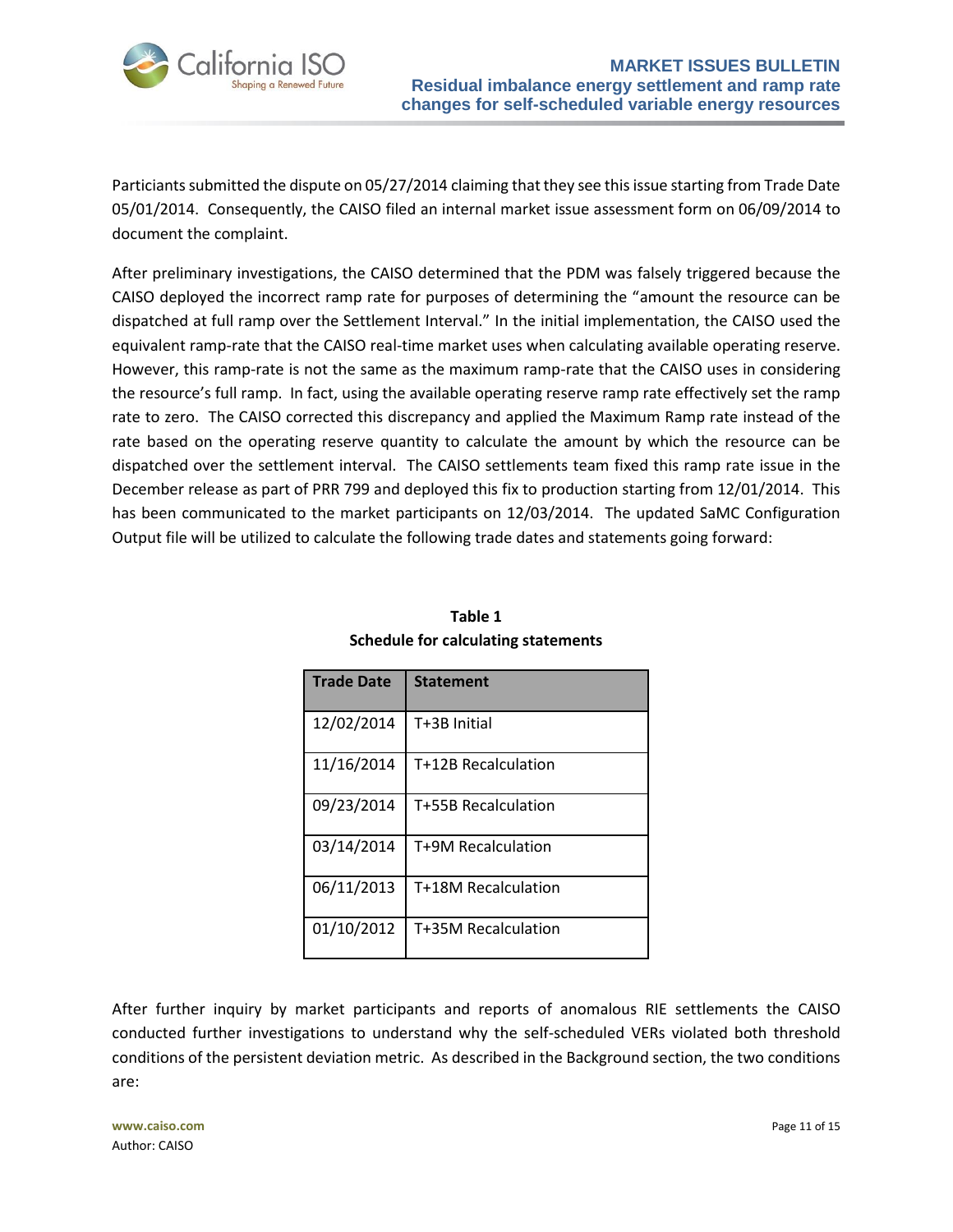

- The first threshold is a ratio comparing the difference in metered energy in two adjacent 5 minute intervals, *t-1* and *t*, to the difference between metered energy in the first interval, *t-1*, and total expected energy and the regulation energy in the second interval, *t*. The threshold for the ratio is 110% or 90% depending on the incremental or decremental nature of the real-time energy and the ramping direction of the denominator quantity.
- The second threshold condition considers the deviation of the MW corresponding to the metered energy of the current interval, *t*, from the MW corresponding to the total of regulation energy plus the total expected energy. The threshold is 10% of the MW amount the resource can be dispatched at full ramp over the 5-minute interval.

The CAISO determined that the resources were violating the second condition because the CAISO used the ramp rate in the Master File for VERs that have not submitted an economic bid. The CAISO determined that this was also erroneous because that ramp rate does not reflect the "amount the resource can be dispatched at full ramp over the Settlement Interval." The use of the ramp rate registered in the Master File for purposes of Section 11.17 led to the false triggering of PDM for self-scheduled VERs.

Self-scheduled VERs also violated the first threshold condition because the denominator of the ratio quantity is the change from the previous interval metered energy to the current interval total expected energy minus regulation energy. Since the real-time market will dispatch the VER at the most recent measured level, the denominator will very likely be extremely small if not exactly zero. As such, due to the "divide by zero (or almost zero)" condition, the evaluation of the ratio most likely violated the relevant 90% or 110% threshold.

This resulted in VERs failing the PDM-based evaluation criterion as they exceed both thresholds of the two conditions, resulting in flagging a high number of, if not all, settlement intervals within each hour. Consequently, the mitigation rule for the energy payment is triggered where the energy payment will be based on the minimum or maximum, as applicable, of the default energy bid, mitigated bid and LMP for payment calculation.

In the case of VERs that have not submitted an economic bid and have submitted a self-schedule or no schedule at all, the CAISO does not use the ramp rate in the master file to ramp the resources. Rather the CAISO dispatches the VERs based on the forecast provided for the resource.<sup>7</sup> Therefore, the CAISO

<sup>7</sup> *See* Section 34.1.6.1 "The CAISO shall use the forecast provided by the Scheduling Coordinator to establish MWh quantities to be cleared for that resource in the FMM if the resource has submitted only a Self-Schedule to the RTM. If a Scheduling Coordinator for a Variable Energy Resource submits an Economic Bid to the RTM (either with or without a Self-Schedule), then the CAISO receives and processes all Variable Energy Resources forecasts (as selected by CAISO) which establishes the upper economic limit for that resource in the FMM." Section 34.1.6.2 "For Participating Intermittent Resources for which Scheduling Coordinators have elected to use the output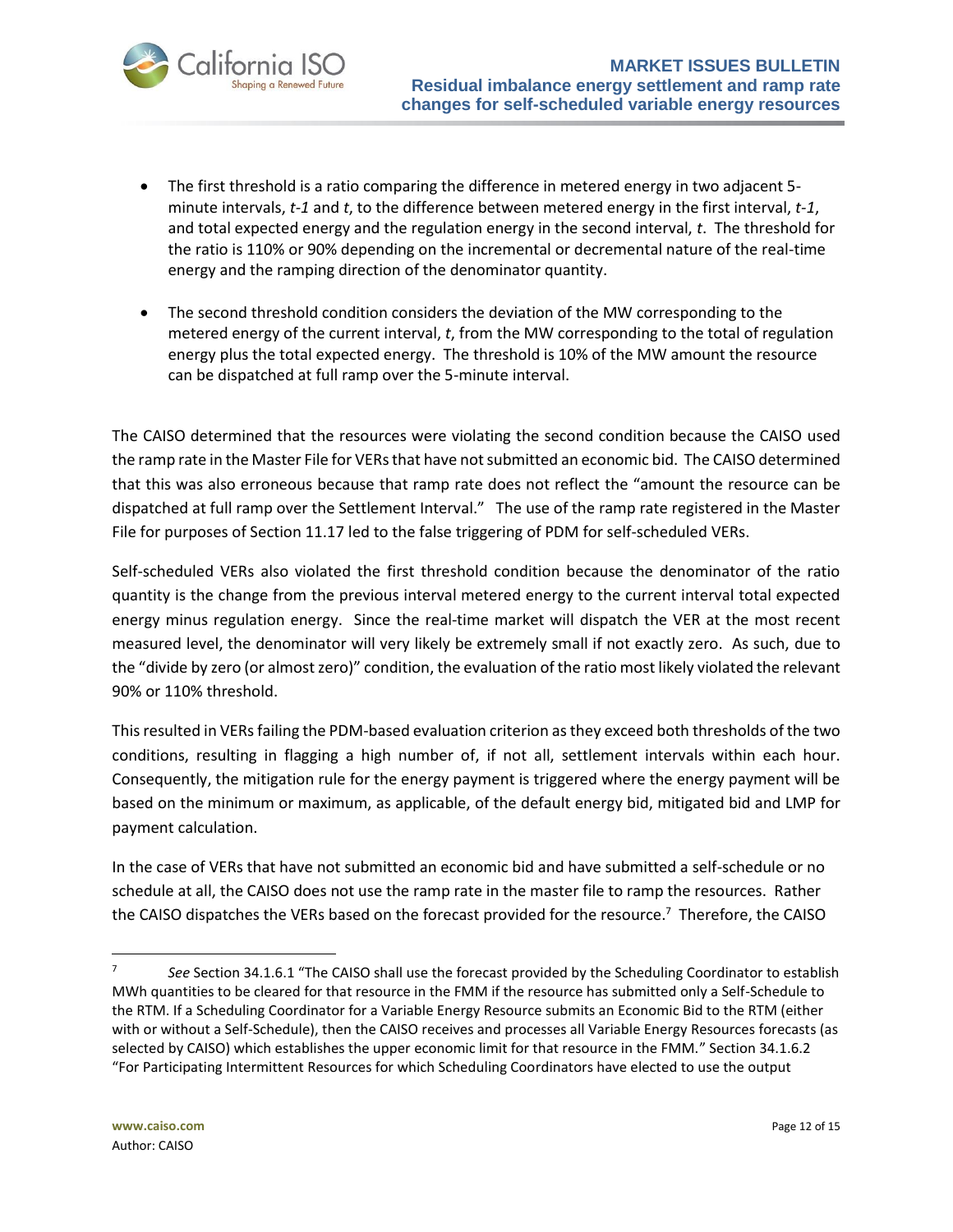

does not determine the resource ramp according to a Master File value but rather based on their forecasts. The actual ramp rate is implied from the forecasts and hence is the reflection of the actual output of the VER. Therefore for a self-scheduled VER, the fundamental difference is that, CAISO dispatch is used to reflect the actual movement of the unit instead of dispatching the unit based on a registered ramp-rate. To reflect this natural difference, the CAISO will be making a further correction for self-scheduled VERs to use a ramp rate of "9999." This correction will be applied to all selfscheduled VERs and will likely prevent the resource from violating the second threshold criteria. For all other generators and VERs with economic bids, the CAISO will continue to use the maximum ramp rate from the Master File.

## *Financial Impact*

The CAISO estimates that the original settlement impact of this error for all resources combined was approximately \$23 million from May 2014 through January 2015, as shown in Table 2 below. The CAISO only estimated the impact amount for self-scheduled VER resources. The column labeled "Should Be Amount" is the settlement amount that should have been calculated if the PDM was not triggered. This is calculated as the RIE quantity multiplied with the RTD LMP assuming the the PDM is not triggered. Note that a negative amount is a payment to the Scheduling Coordinator. The next column labeled "Current Amount Settlement" is the current mitigated settlement amount when the PDM is 1. The last column is the difference between these two and calculated as the "Should Be Amount" minus the "Current Amount Settlement."

forecast provided by the CAISO and have selected such a flag in their Master File, the CAISO will use the MWh forecast data the CAISO produces for such a resource at 37.5 minutes prior to the applicable FMM as follows: (a) as the MWh amounts to be to cleared for that resource in the FMM if only a Self-Schedule is submitted, and (b) as the upper economic limit for that resource in the FMM if an Economic Bid with or without a Self-Schedule is submitted."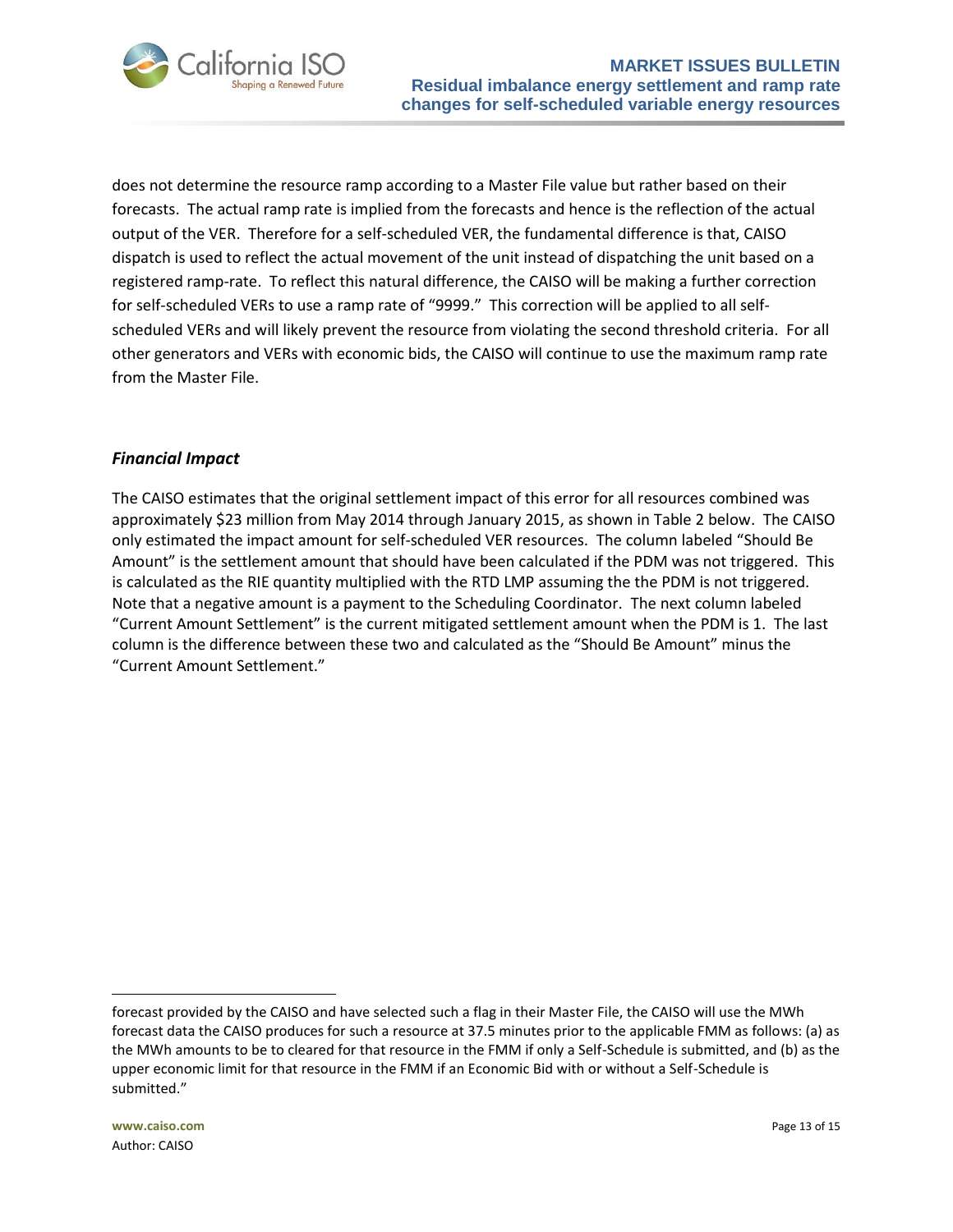

#### **Table 2**

## **Estimated settlement error for VERs with self-schedules (before dynamic ramp rate change)**

|              |            |                   | <b>Current Amount</b> |                    |
|--------------|------------|-------------------|-----------------------|--------------------|
| <b>MONTH</b> | <b>VER</b> | Should Be Amount  | Settlement            | Delta              |
| $May-14$     | Υ          | (\$4,016,452.51)  | (\$326,592.43)        | ( \$3,689,860.08)  |
| Jun-14       | Y          | (\$4,245,921.36)  | ( \$243, 142.90)      | (54,002,778.46)    |
| Jul-14       | Υ          | (\$3,335,212.07)  | \$227,197.28          | ( \$3,562,409.35)  |
| Aug-14       | Υ          | (\$3,462,091.20)  | \$409,580.38          | ( \$3,871,671.58)  |
| $Sep-14$     | γ          | (\$2,962,036.81)  | \$669,070.89          | ( \$3,631,107.70)  |
| $Oct-14$     | Υ          | ( \$968, 716.78)  | \$563,084.72          | ( \$1,531,801.50)  |
| $Nov-14$     | γ          | (\$1,147,708.19)  | \$595,987.96          | (51,743,696.15)    |
| $Dec-14$     | Υ          | (\$76,360.41)     | \$1,076,896.98        | ( \$1,153,257.39)  |
| $*$ Jan-15   | Y          | (\$224,692.60)    | \$112,110.68          | ( \$336, 803.28)   |
| TOTAL        |            | (\$20,439,191.93) | \$3,084,193.56        | ( \$23,523,385.49) |

Table 2 does not reflect the impact of changing the ramp rate from the available operating reserve to the resource's maximum dynamic ramp rate from the Master File as implemented in the December 2014 release and described in PRR 799. The December change would reduce the \$23 million total shown in Table 2 by approximately half because correcting for the zero ramp rate reduces the instances that the second threshold condition is triggered and the mitigation settlement for RIE is used.

# <span id="page-13-0"></span>**Issue: RIE without energy bid not settled at applicable LMP when resource PDM is triggered with 1.**

Under the CAISO tariff, resources that are price takers because they have no bid or self-schedule or because they are self-schedules are settled at the applicable LMP for the intervals consistent with section 11.5.1 of the CAISO tariff.

As discussed above, the CAISO continued to settle Residual Imbalance Energy without an energy bid (either no bid at all or self-scheduled) at the applicable Locational Marginal Price as all Imbalance Energy is settled under Section 11.5.1. When there is no bid price available, the RIE bid price is currently replaced with the real-time LMP.

The CAISO will make an additional change when a resource is self-scheduled without an energy bid When a resource is found to be persistently deviating consistent with the rules in Section 11.17, the PDM flag is set to 1, RIE is settled as the minimum or maximum of the: 1) default energy bid, 2) bid as mitigated, or 3) LMP. In CAISO's current implementation, the second component is erroneously replaced with zero when there is no bid. This is erroneous, because for a resource that self-schedules,